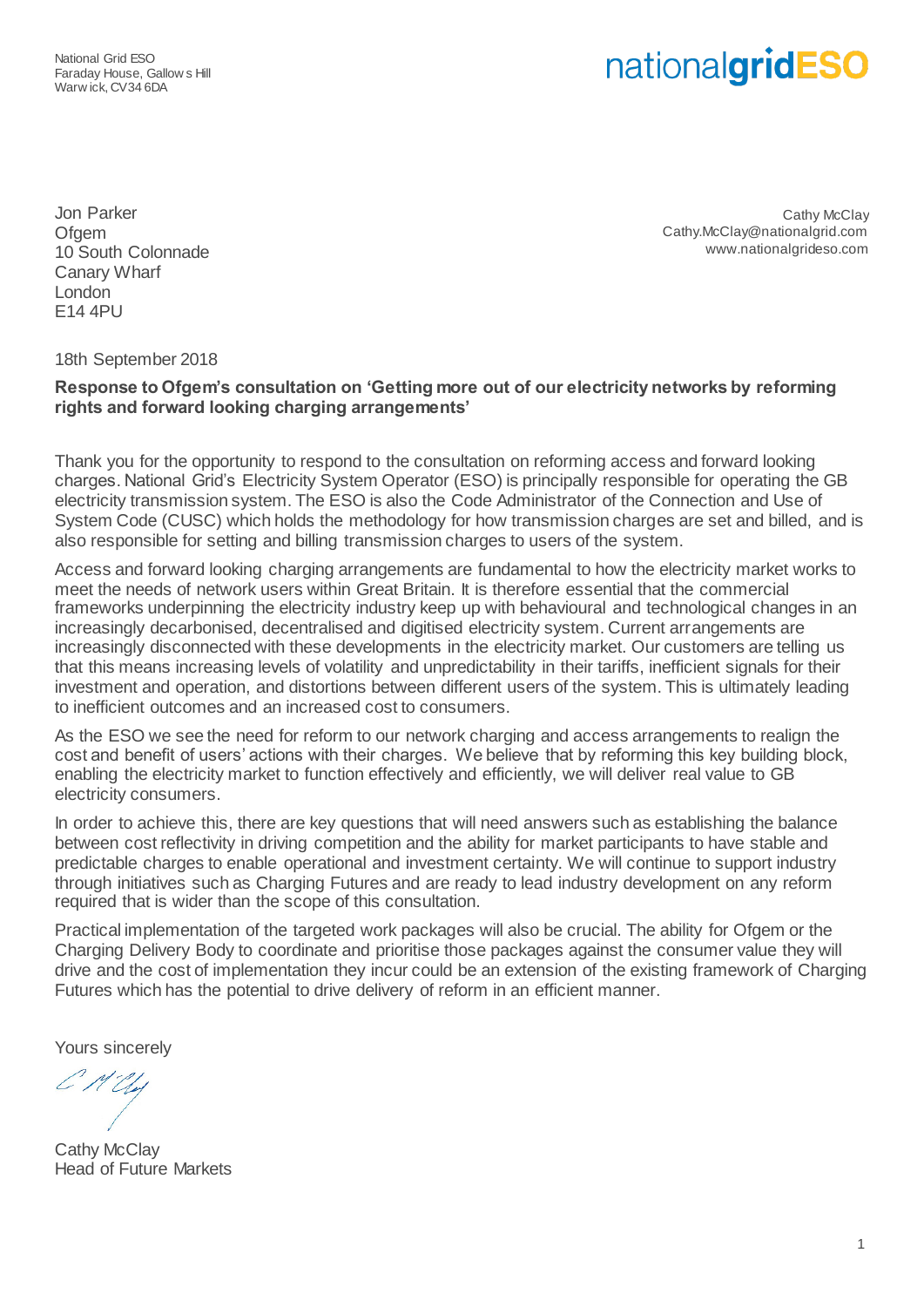## **National Grid ESO response to Ofgem's consultation on 'Getting more out of our electricity networks by reforming rights and forward looking charging arrangements'**

#### Question 1: Do you agree with the case for change as set out in chapter 2? Please give reasons for your response, and include evidence to support this where possible.

We agree with the case for change set out in the consultation. As the Electricity System Operator (ESO) we have already seen a dramatic change in how the electricity system is being used and by whom.

It is fundamental for network access and forward looking charging arrangement to underpin the market in the right way to minimise network costs and deliver value to consumers.

#### Question 2: Do you agree with our proposal that access rights should be reviewed, with the aim to improve their definition and choice? Please provide reasons for your response and, where possible, evidence to support your views.

Given the scale of change in usage of the electricity system we agree with the need to use this opportunity to review the role of access rights in network charging so that we can ensure arrangements reflect how the system is being used. We believe that by reviewing the current arrangements, improving the definition and increasing choice we can enable more efficient use of the system.

This opportunity can also be used to ensure that there is an equal treatment of users across the whole system and therefore level the playing field between different types of user and forms of technology. We consider users of the electricity system to be parties that use or generate electricity at any point of the system; they may be directly liable for paying network charges to a network operator or do so indirectly via someone else such as a supplier.

#### Question 3: Specifically, do you have views on whether options should be developed in the following areas as part of a review? Please give reasons for your response, and where possible, please provide evidence to support your views:

- a) Establishing a clear access limit for small users, with greater choice of options (as considered under b) and c) below) above a core threshold – do you agree with our proposal in paragraphs 3.5-3.10 that this should be considered? Do you have views on how a core threshold could be set?
- b) Firm/non-firm and time-profiled access do you agree with our proposal outlined in paragraphs 3.15-3.21 that these options should be developed?
- c) Duration and depth of access, discussed in paragraph 3.25-3.32 would these options be feasible and beneficial?
- d) At transmission or distribution in particular, or are both equally important as discussed in this chapter?

Access rights are a fundamental element of the relationship between electricity users and the system. When stable and explicit, they can bring certainty to both parties. Currently many users' rights of access to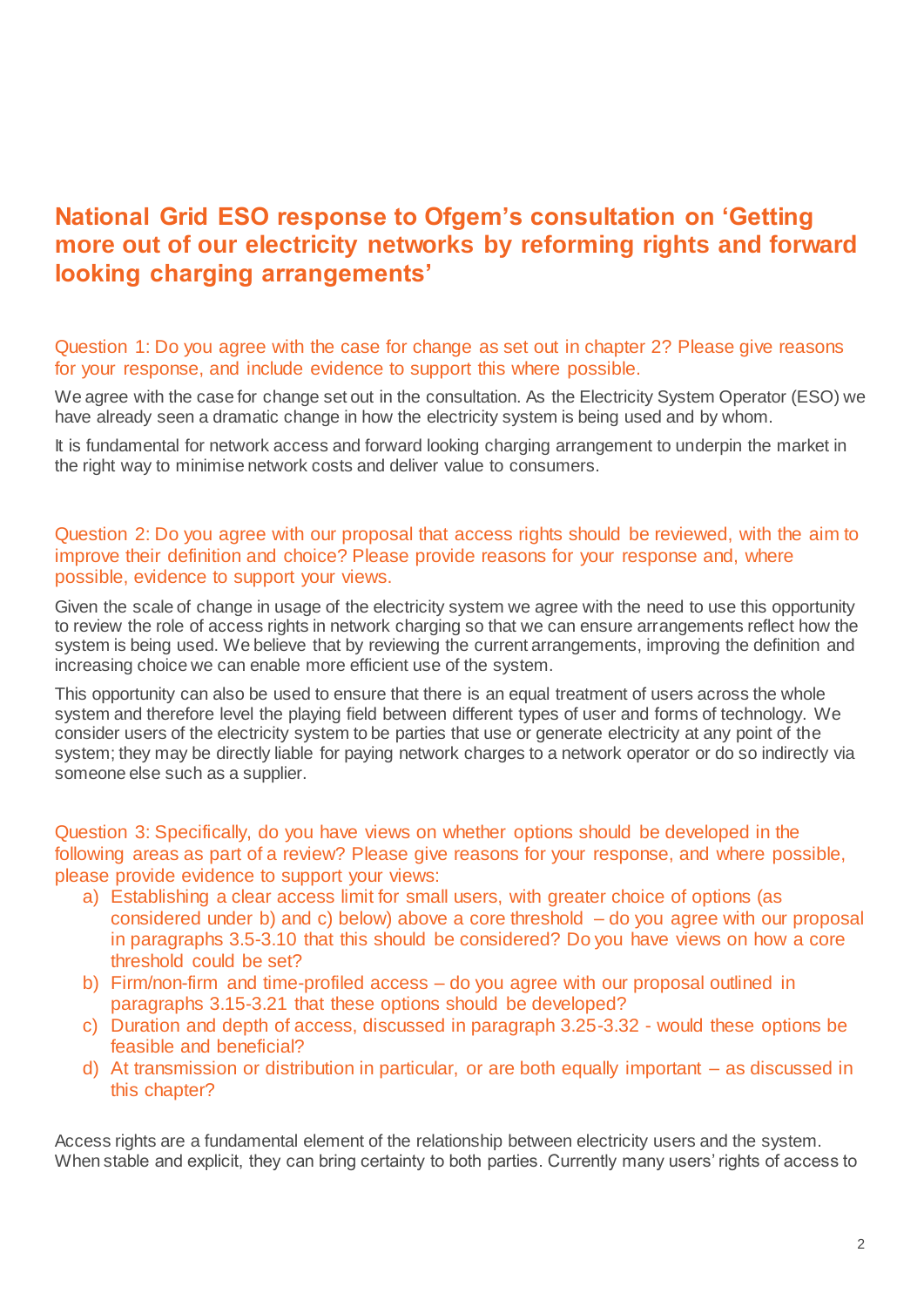the electricity system are not clear and the level of access given to users can be unpredictable from year to year, hour to hour.

Defining access rights for all users of the system gives clarity and certainty to these users of what their relationship with the system is. This allows current and future users to plan their approach to investments and how they use the system with more certainty. Who is classed as small and large users will also be crucial in order to avoid some of the perverse incentives we see today.

Clarifying access rights for small users is needed as some users become more dynamic in their usage of the system while others are inflexible and unable to engage with network charging. Defining a core threshold for all small users strikes a sensible balance with protecting the access of some users while giving opportunity for others to manage their usage to minimise overall system costs. An important aspect of this is ensuring that we avoid inadvertently disadvantaging vulnerable customers or other classes of user. To define the threshold level of core usage, consideration will also need to be given to the future use of the system when core usage may need to include the electrification of heat and transport. By 2040 we anticipate there could be 33 million pure electric vehicles<sup>1</sup> consuming 68TWh of electricity each year<sup>2</sup>.

In principle, we support the development of options for access rights to give large users choice in how they use the system. When developing options, there are a number of trade-offs and questions that exist and will need to be answered before options are introduced. We will use the following principles to guide our views.

- Options for different types of access rights will be offered alongside different charges. The difference in these charges will need to reflect the increase or decrease in costs incurred for investment in and operation of the system.
- Users need to be able to anticipate how their choice of access right will affect their access to the system. For example, a user choosing a 'non-firm' access right needs to be able to accurately predict how frequently and for how long they will lose access to the system.
- Increasing choice means increasing complexity of network charging. The choices available to users and the impact on charges need to be understandable for all users to be able to make informed and efficient decisions.
- There must be a real choice between two or more options. If the economics of a choice mean that there is realistically only one outcome, then there is little benefit for increased complexity.
- Choice should be available to all users of the system regardless of where or at what voltage they connect at.

When considering what options to develop for access rights we believe that firmness of access and timeprofiled access could offer valuable choices for users and should be progressed.

Short term access rights are currently available to generators seeking Transmission Entry Capacity (TEC). Currently, users most commonly consider and make use of this option at the beginning and end of their asset's lifecycle. This is when a new user may be able to connect sooner or an existing user may be able to extend their asset's lifetime by having entry capacity for a period of less than a year such as during a peak season.

l

<sup>&</sup>lt;sup>1</sup> National Grid Future Energy Scenarios, Data Workbook: Figure 4.18

<sup>2</sup> National Grid Future Energy Scenarios, Data Workbook: Figure RT1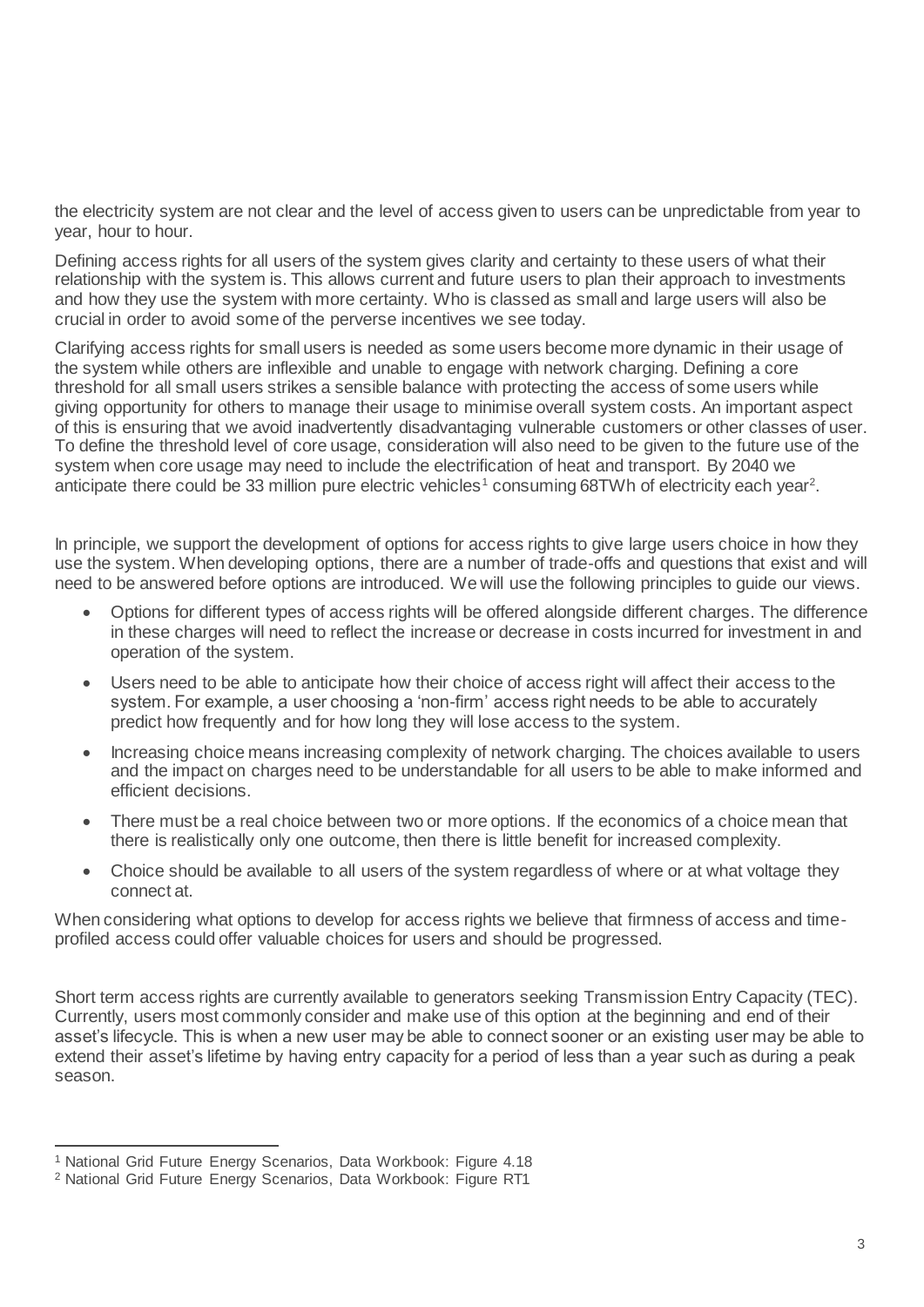Our customers already make use of this option and we would support the development of short term access rights for all users of the system alongside consideration to make the option as easy to utilise as possible.

We are open to development of a multi-year, fixed duration access product but are currently uncertain on the benefits. When planning and assessing investment requirements for the transmission system we will use our view of future system usage. A user having a fixed duration access product does not give significantly more certainty for this process; particularly if users can be confident in extending their access. We can however see benefit to a user if the fixed period has a fixed charge for the same period. This however could result in different users, with the same effect of the system, being exposed to different signals which does not happen in current transmission charging. There is precedence for this in the electricity market within the Capacity Market.

When users connect, and purchase an access right, we consider them to have access to the whole system. As the Electricity System Operator, we maintain this access to the whole system so that users can make use of the GB wholesale electricity market. 'Local' access arrangements could be offered to users but this would be a significant change to current arrangements and market principles. We think that signalling to network users on how they can help to meet the needs of the local network, and therefore minimise cost on the system, could be delivered more simply through forward looking charges.

We believe that a key benefit of current reform of network charging is to create a level playing field for all users connected to the GB electricity system. By reviewing both transmission and distribution we will leverage lessons learnt across the whole system and bring consistency to access arrangements. This would also simplify the number of options available to users enabling a better understanding of their choices and increase the likelihood of efficient outcomes. This is especially important as we are looking at creating new choices for users.

Question 4: Do you agree with the key links between access and charging we have identified in table 1? Why or why not? Do you think there are other key links we have not identified? Where possible, please provide evidence to support your views.

We agree with the key links identified in table 1.

Question 5: Do you agree with our proposal that targeted areas of allocation of access should be reviewed? Please give any specific views on the areas below, together with reasons for your response. Where possible, please provide evidence to support your views:

- a) Improved queue management as the priority area for improving initial allocation of access, as outlined in paragraphs 3.41-3.44?
- b) Not to consider the potential role of auctions for initial allocation of access as part of a review at this time, as discussed in paragraph 3.44?
- c) To review the areas outlined in paragraphs 3.45-3.48 to support re-allocation of access?

We agree that there is benefit in reviewing the role of queue management in access allocation. While this work is important to progress, in the context of other reform considered in this consultation we do not consider it to have the highest priority. One aspect that we see having the greatest opportunity for improving current arrangements is aligning queue management principles and processes across all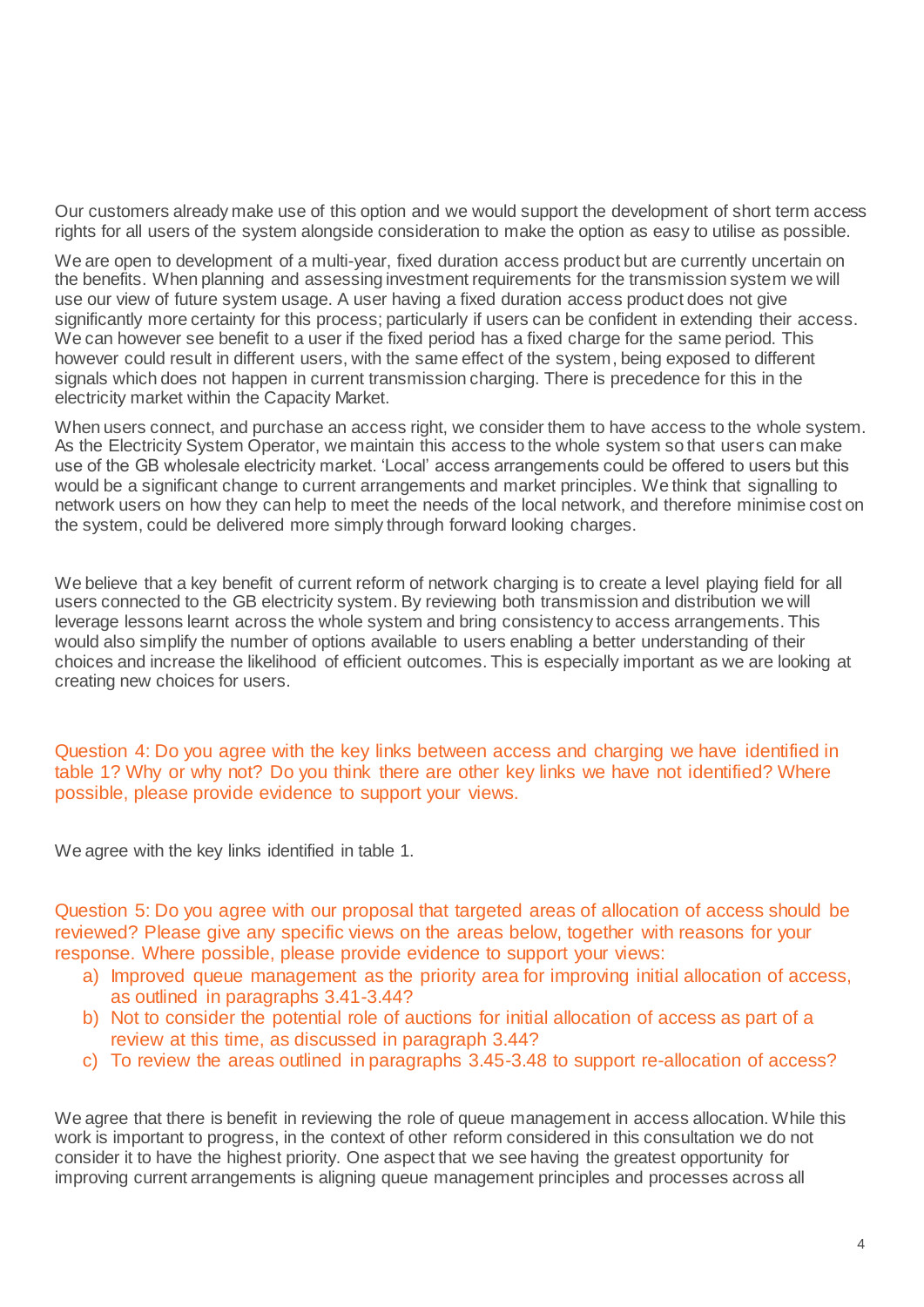networks. Currently we see different approaches for users looking to connect to different network companies.

There may be a benefit from the introduction of targeted auctions in specific circumstances but agree that this should not be taken forwards at this time. We have some fundamental concerns with the use of auctions in the initial allocation of all access rights. If inefficiencies still exist in initial access allocation following the conclusion of this reform, we agree that it may be beneficial to consider what role auctions could offer in more detail.

We support the development of mechanisms to allow all users of the system to trade access rights in order to allow a more efficient use of existing capacity. This work must consider how we avoid the introduction of incentives for parties to capacity hoard and game the price of access rights.

The establishment of use it or lose/sell it arrangements could go some way to mitigate this in certain circumstances but this may have limited feasibility to do fairly. In particular, the ability for a party to force the withdrawal of a user's access right could be very disruptive for the user and increase investor risk.

#### Question 6: Do you agree that a comprehensive review of forward-looking DUoS charging methodologies, as outlined in paragraphs 4.3-4.7, should be undertaken? Please provide reasons for your response and, where possible, evidence to support your position.

We agree with the need for launching a comprehensive review of forward looking charging within distribution use of system charging and support the scope of this to cover both the Common and Extra High Voltage Distribution Charging Methodology (CDCM and EDCM). Distribution networks, as with the electricity system as a whole, have seen a significant shift in use. We are seeing the decarbonisation of generation, heat and transport alongside technological developments increasing the level of both demand and generation connected to distribution networks. This is resulting in some situations that did not previously exist such as generation dominated areas of distribution networks. The combination of increasing levels of connection with different types of user has the potential to significantly increase overall network costs if use of system charging is not aligned with the costs being incurred by networks.

In addition to maintaining this alignment with costs being incurred, this is an opportunity for industry to consider how best charging can be designed to give clear operational and investment signals for users and deliver behavioural changes that reduce overall network costs.

We feel that the progression of this work is very closely related to other work packages looking at developing definitions and options for small and large users' access rights. There need to be strong links between the development of these work packages to ensure the final set of network commercial arrangements will facilitate efficient overall outcomes.

Question 7: Do you agree that the distribution connection charging boundary should be reviewed, but not the transmission connection boundary? Please provide reasons for your response and, where possible, evidence to support your position.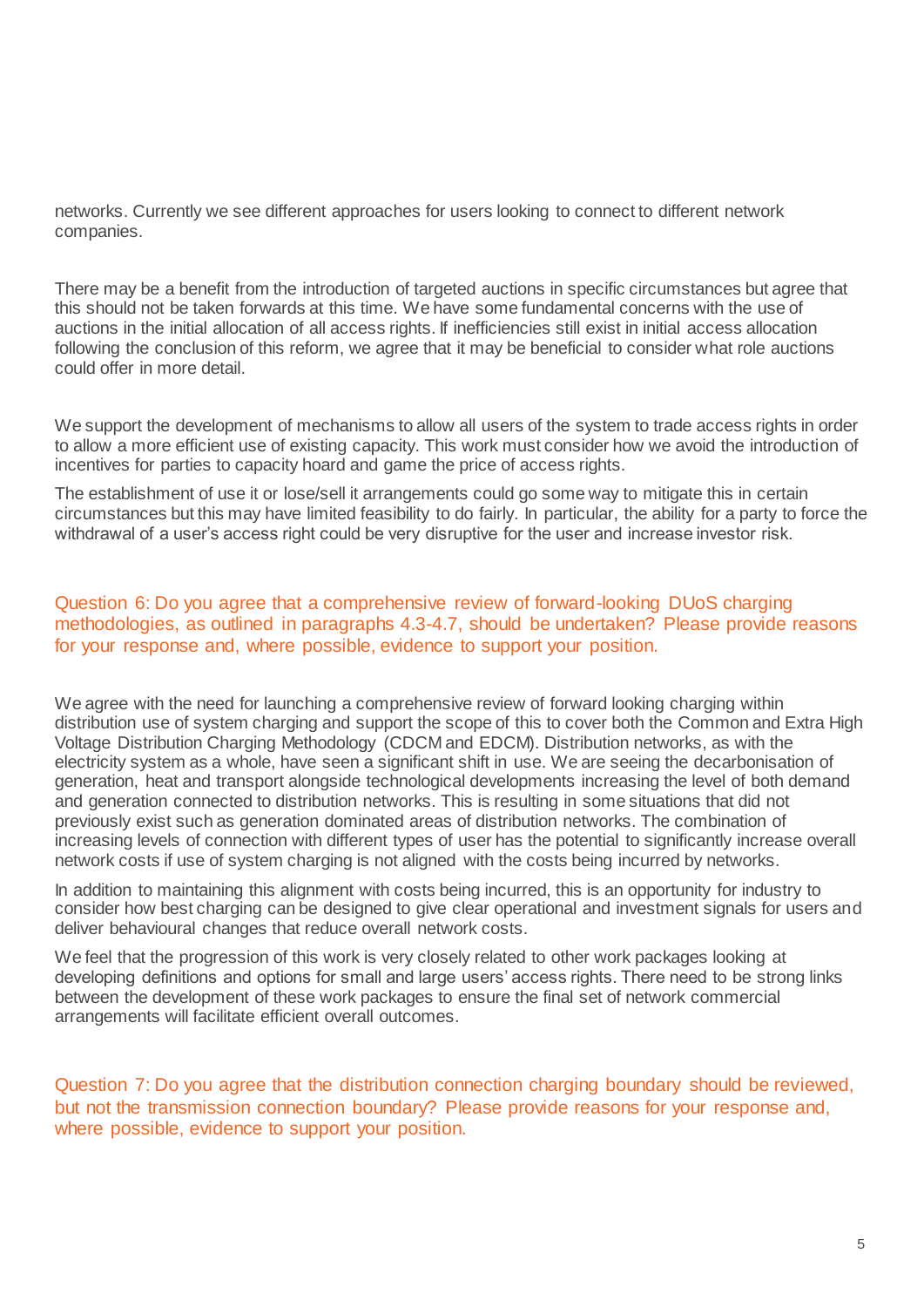Our initial view is that the transmission connection boundary is a separate consideration and should not be reviewed within the scope of the SCR. We do remain cognisant of the need to have alignment between treatment at distribution and transmission and while we have not received any feedback from our stakeholders expressing a view that the boundary should be changed, we continue to listen to our customers on whether a review of the transmission connection boundary should be instigated and what changes should be considered.

In principle, a review of the distribution connection boundary is appropriate but only if conducted in conjunction with a review of locational use of system signals, in order to avoid unintended consequences, and to ensure appropriate cost socialisation. With increasing levels of generation connected to lower voltages, we believe that closer alignment between networks' connection charging methodologies is appropriate to ensure that all network users receive appropriate signals, and that there is consistency in arrangements. This will allow both transmission and distribution connected users to operate equally in competitive markets. It is still possible to differentiate between the distribution and transmission networks but it is important, in our view, to maintain clarity to all connectees, and to consumers as to what is being paid for and by whom. We believe that if charging regimes are to be aligned across transmission and distribution, the current approach of distribution connectees paying for reinforcement works at the next voltage level should be reviewed, with an opportunity to mirror the 'wider' use of system element of transmission network charges and recoup this spend through use of system charges rather than in the connection charge itself. This would help ensure some consistency across networks, but would also remove an unnecessary (dis)incentive to connect at one point or another

In terms of the boundary itself, we would suggest that any review is done alongside any work on firmness of access and securities given the intrinsic link between these subject areas.

Question 8: Do you agree that the basis of forward-looking TNUoS charging should be reviewed in targeted areas? If you have views on whether we should review the following specific areas please also provide these:

- a) Do you agree that forward-looking TNUoS charges for small distributed generation (DG) should be reviewed, as outlined in paragraphs 4.19-4.23?
- b) Do you consider that forward-looking TNUoS charges for demand should be reviewed, as outlined in paragraphs 4.24-4.27?

Please provide reasons for your response and, where possible, evidence to support your position.

We consider that any review of locational Transmission Network Use of System (TNUoS) charges should be focused on specific areas, and support Ofgem's proposal to look specifically at the treatment of distribution connected generation. As outlined at the recent Judicial Review of the Authority decision to approve CMPs 264 & 265, generators connected to the distribution network do not only confer a benefit on the system and it is appropriate that all network users face costs and/or credits which appropriately reflect their effect on the network.

We do not consider embedded generation as negative demand and therefore agree that the treatment of distribution connected generation within TNUoS charging should be reviewed. For TNUoS charging purposes, as of 1 April 2018 we use a gross charging methodology (where all SVA imports and exports are measured and charged independently) as a result of CUSC CMPs 264 & 265, and BSC changes P348 & P349. We note that there has also been a recent change to the SQSS such that from a system design/security perspective, embedded generation output is not considered 'negative demand' but is instead treated as another flow on the network. We believe that this treatment is appropriate.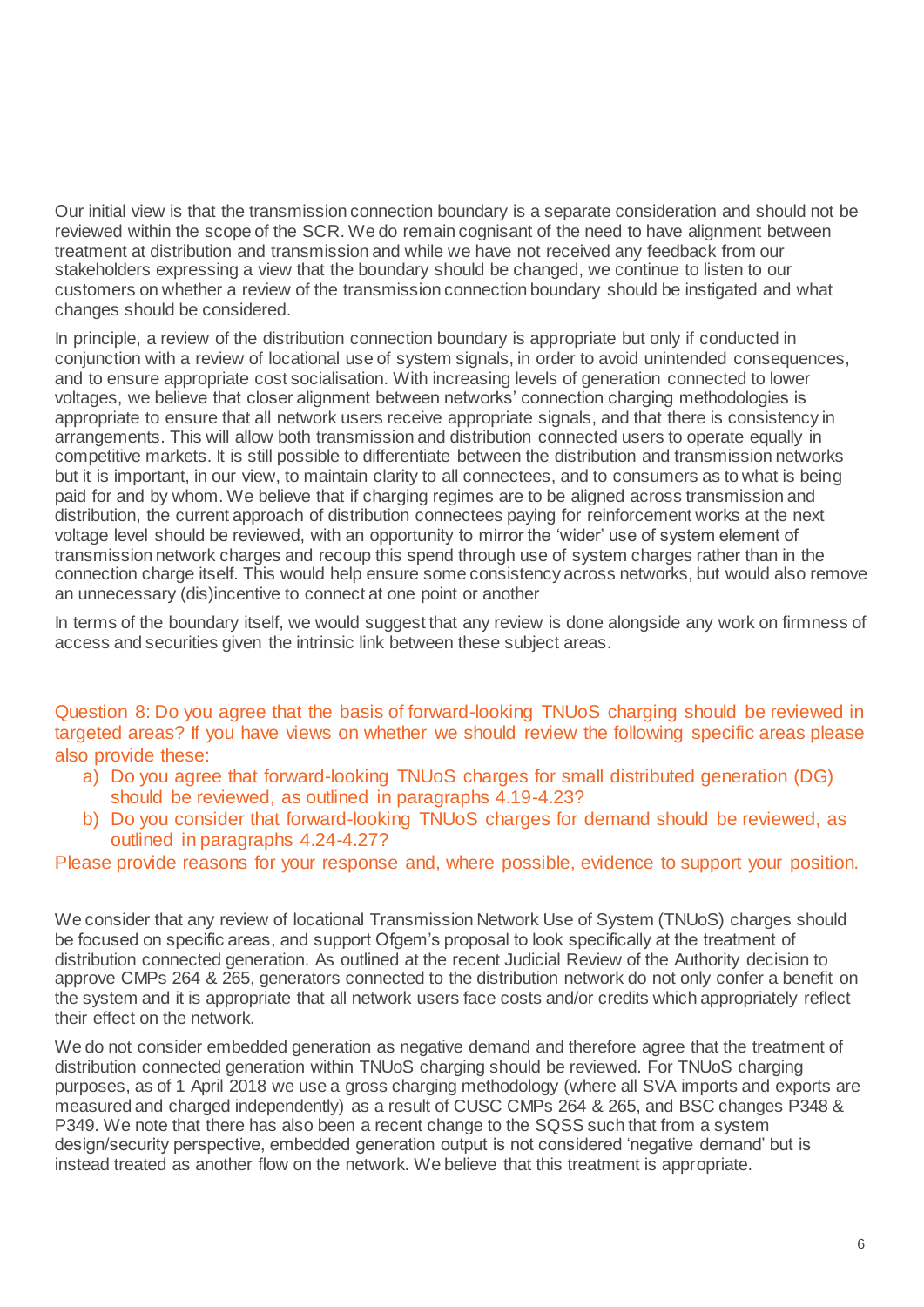As outlined in our response to Q6, we are mindful of the potential overlap in approaches between the Targeted Charging Review (looking at residual), and this work on locational capacity charging, but we do agree in principle with the notion of moving away from triad. Any solution should reflect not only developments in this SCR, but also the work on residual charging and settlement reform, to ensure that the potential consumer benefits from settlement reform can be delivered by Suppliers.

Question 9: Do you agree that a broader review of forward-looking TNUoS charges, or the socialisation of Connect and Manage costs through BSUoS at this time, should not be prioritised for review? Please provide reasons for your response and, where possible, evidence to support your position.

As outlined in Q8, we are comfortable and support a focused review of TNUoS charges within the scope of the SCR. We continue however, to be mindful that significant wider elements of transmission charging may need to be developed alongside the development of the SCR. We believe that as the ESO, we are in a strong position to lead on items of work on transmission charges that are outside the scope of the SCR. Development of wider elements of transmission charging could take the form of a code modification or could make use of a targeted taskforce to establish a clear problem statement and scope for a subsequent code modification.

We believe that a holistic package of work on the Balancing use of System (BSUoS) charge needs to be taken forwards and feel that the ESO can have an important role in leading any wider review of TNUoS forward looking charges and BSUoS to ensure that developments in this work do not conflict with developments within the SCR. We are also conscious that the reform considered within this consultation and the Targeted Charging Review SCR demand a high level of industry engagement and we will therefore only prioritise element of wider transmission charging where we see clear potential to deliver consumer benefit. By doing this we hope to avoid multiple parties raising individual code modifications to deliver similar or opposing outcomes that each require a level of industry expertise and resource.

We also think that other industry parties should continue to be able raise code modification through open code governance but expect industry to consider their change proposal's priority within the context of the wider reform of network charging.

#### Question 10: Do you agree that there would be value in further work in assessing options to make BSUoS more cost-reflective, and if so, that an ESO-led industry taskforce would be the best way to take this forward?

We strongly agree that there is value in further work on BSUoS, including assessing its cost-reflectivity, and we believe we are the best place party to lead, as suggested, on reviewing issues and developing options to take forwards for BSUoS. We think that a review of BSUoS needs to be holistic in nature to include the interactions between it, TNUoS charging and the Security and Quality of Supply Standards (SQSS). With this approach, it enables a review of the role of BSUoS in network charging and the value of pure cost reflectivity.

As stated in our response to Q9, we are mindful of the potential for changes to be progressed through the normal code modification route outside of any SCR but are comfortable that we can appropriately lead industry in developing changes to the BSUoS regime. We are keen to ensure that we deliver benefits for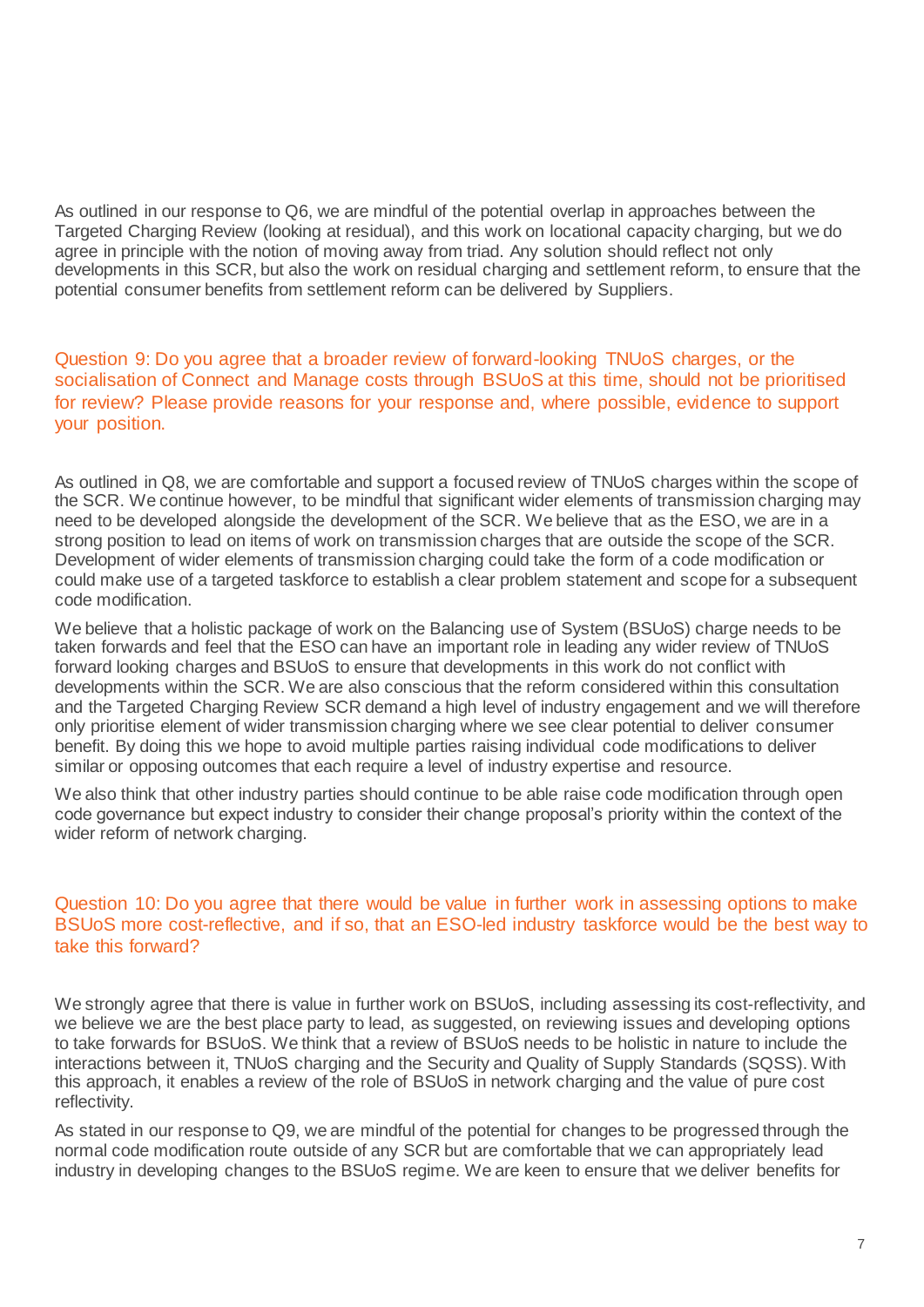consumers, and consider that examining BSUoS in the round, rather than through a number of individual modifications that may have conflicting approaches is a more efficient use of industry expertise and resource.

Question 11: What are your views on whether Ofgem or the industry should lead the review of different areas? Please specify which of SCR scope options A-C you favour, or describe your alternative proposal if applicable. Please give reasons for your view.

The scale of reform required for electricity network charging is large. In order to deliver this scale of change we believe Ofgem is right to launch a Significant Code Review (SCR). An SCR pauses code change for the areas of the charging methodologies under review. The benefits of an SCR include that it:

- Allows industry to focus on the highest priority areas of work that will deliver the greatest certainty for users
- Avoids industry resource and expertise being expended in code modifications that may be overwritten by the outcome of the SCR.
- Gives a defined package of work which allows users with less experience and resource to more easily access and engage with the changes being considered

At a time when there is such a high level of change in our industry the SCR process is crucial for timely delivery of a successful set of reforms being discussed in the consultation. These benefits of the SCR process to efficiently deliver reform drives our view that the majority of the areas considered within this consultation should be progressed within the scope of the SCR.

A second aspect of our thinking on SCR scope concerns the topic areas that could be considered within or outside of the SCR scope. We believe that this SCR creates a unique opportunity to fundamentally review the role of access rights and forward looking charging within our commercial arrangements but that this can only be done effectively when both are considered together. Table 1 of the consultation does a good job at highlighting the interdependent nature of access and forward looking charges. We therefore believe that a fundamental review of one must be progressed alongside the other.

We see an SCR process as the best solution for most aspects of this consultation but agree that a drawback of this process is a single Ofgem direction at the conclusion of the SCR. This can hinder items of work that could be progressed ahead of this conclusion.

Work on reviewing the allocation and reallocation of access rights could be progressed sooner than this conclusion and we therefore think that this can sit outside of the SCR scope. While we consider the timelines could be separated for this piece of work we do not think that this work is independent from the SCR's work reviewing the definition of access rights and forward looking charges and therefore see a need for an overall delivery plan for the SCR that includes this work on allocation and reallocation of access rights.

We do not think that other aspects of the proposed SCR scope could be separated enough to be progressed outside of its scope.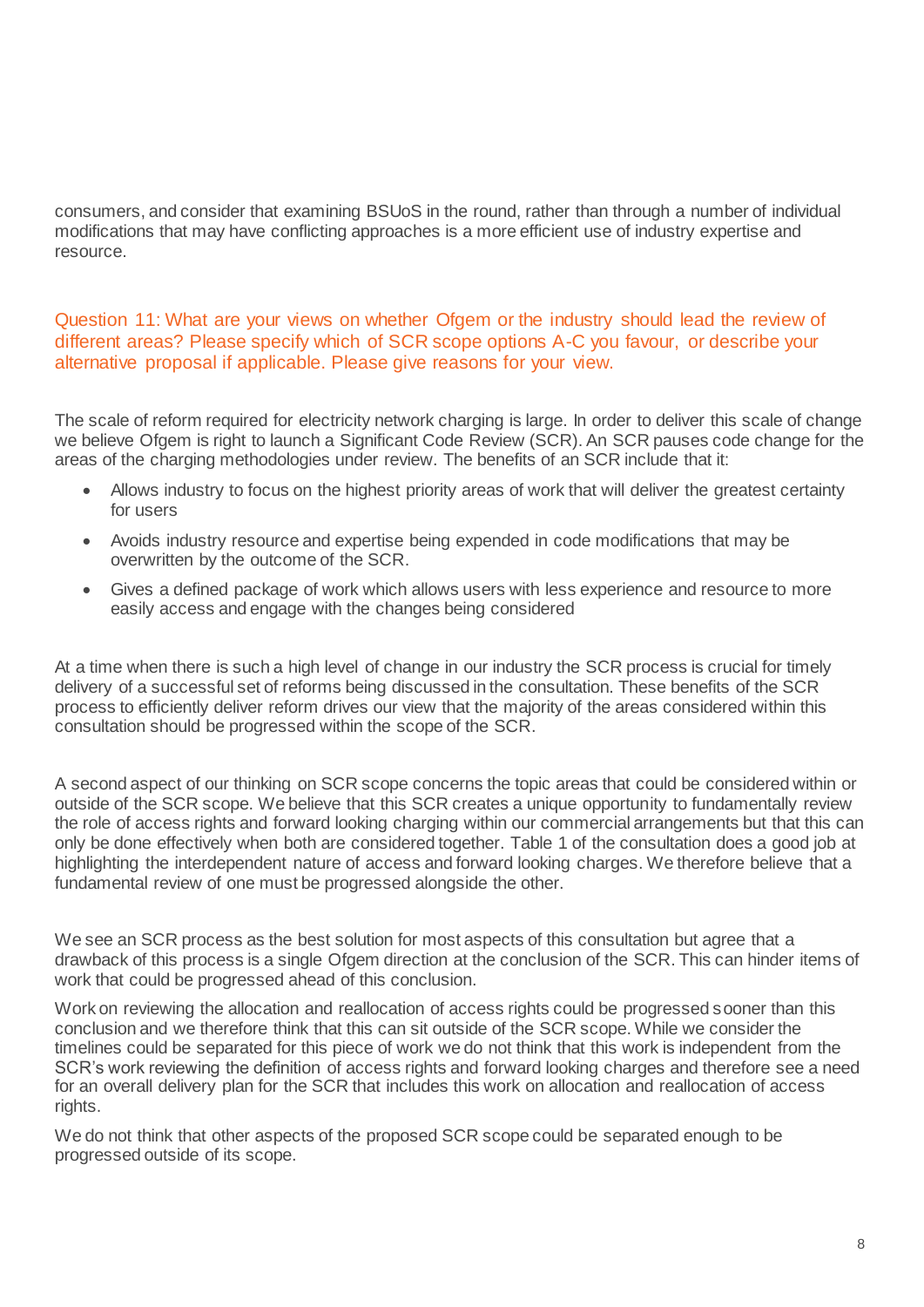Specifically, we believe that an SCR with the scope of option B 'moderate' as being the most effective way for the whole of industry to take forwards reform.

### Question 12: Do you agree with our proposal to launch an 'Option 1' SCR for areas of review that we lead on? Please give reasons for your view.

We agree with the proposed 'Option 1' where Ofgem directs the licensee(s) to raise code modification proposal(s). We agree that this strikes a good balance between needing holistic coordination of this reform and making use of the open governance processes that facilitate code modifications. There is potential for modifications to diverge following the launch of individual modifications so consider there to be a continued need for holistic coordination throughout the code modification process.

We are also keen to consider if some packages of work can be delivered through code modifications ahead of the conclusion of the SCR as a whole where there is early agreement on the way forwards.

Question 13: Do you agree with the introduction of a licence condition on the basis described in paragraphs 5.11 and 5.12 and Appendix 5? Why or why not? Do you have any comments on the key elements set out in table 7 of Appendix 5a, or consider there are any other key elements which should be included? Please give reasons for your view.

The Electricity System Operator is required by our licence to keep the use of system and connection charging methodologies under review. We believe that these existing licence conditions are sufficient for us to contribute to and lead on aspects considered within this consultation.

We are not opposed to the introduction of the temporary licence condition proposed in Appendix 5 of the consultation but do not think it necessary and the statutory consultation required to introduce a new licence condition could be a distraction for industry resource from progressing the content of these reforms. Furthermore, if confirmed to be outside the scope of the SCR, we anticipate launching work on the allocation and reallocation of access rights ahead of the conclusion of a statutory consultation on licence conditions.

We consider ourselves to be uniquely placed in industry to be able to offer a transmission system operator perspective on network charging reform. We think that as an ESO we benefit from being able to offer our view independent of Transmission Owner interests. We are able to coordinate views from Transmission Owners but think there should be a route for them to directly input into charging reform as we will champion solutions that we consider to deliver the most value to consumers independent of the solutions that network owners prefer.

In the approach to delivery, the consultation sets out that there will need to be collaboration across the DNOs and ESO. If the licence condition were introduced, we think it could benefit from more clarity on the specific roles expected by Ofgem for leadership and facilitation. We would be concerned if a licence